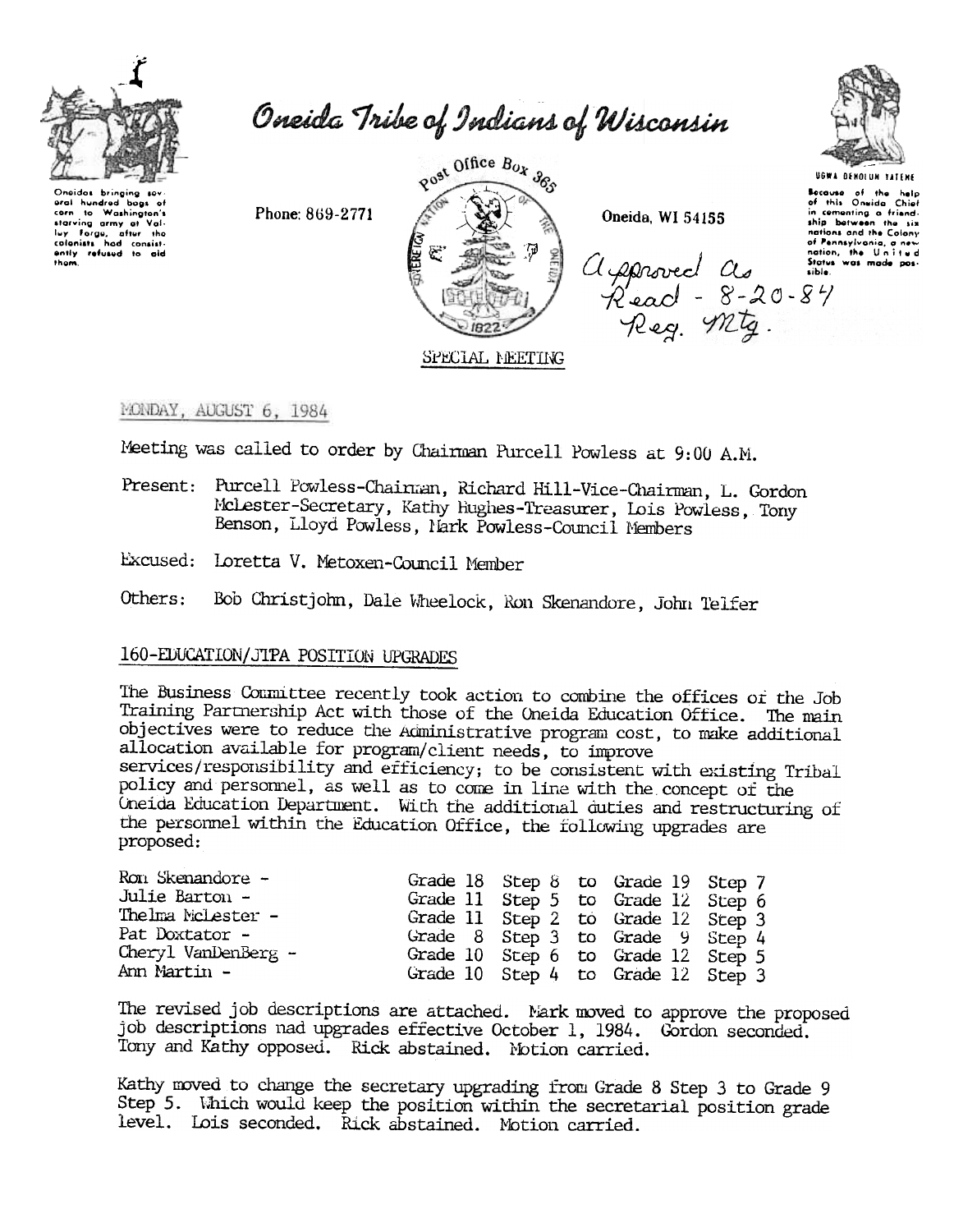.. Oneida Tribe of Indians of Wisconsi Special Meeting - August 6, 1984 Page 2.

310-PERSONNEL RECOMMENDATION - Dale Wheelock

For information - Hiring of secretary at Oneida Headstart (Kim Marie Metoxen) For information - Hiring at Oneida Health Clinic a Mental Health  $Woker/Psychotherapist$  (Richard Wochenske) Action needed for creation of three  $(3)$  new Security positions at Bingo -Grade 18 upon completion of training - \$6.92 starting salary with step increases.

Lois moved to approve of the three security positions for Bingo. Tony seconded. Motion carried.

## 060-REQUEST FOR BURIAL FUNDS

Lois Stevens has requested additional assistance for funeral expenses for John Stevens. Kathy processed the paper work to pay \$500.00 Which will still leave a balance of \$2,011.50.

Kathy will draft a letter to Lois Stevens explaining the policy of the burial  $find.$ 

# VACATION AND TRAVEL REQUEST FOR TONY BENSON

Tony requested vacation for August 10 and 13, 1984, and travel to Milwaukee on Saturday, August 11, 1984 to testify at a public hearing on Health Care.

Rick moved to approve the two requests. Kathy seconded. Tony abstained. Notion carried.

### REQUEST FROM BIG APPLE DAYCARE CENTER

Carl Rasmussen received a written request from the owner of the Big Apple. Daycare Center. She owns a half acre parcel inmediately north of the Benson property and is currently building a new daycare center there.

Their parking lot will meet the property line of the Tribe's. Green Bay City Zoning requires that where a commercial parking lot abuts a residential lot a fence must be installed by the parking lot owner. The fence must be capable of defusing the glare of headlights.

The owner is seeking a temporary waiver from the requirement from the City until Spring 1985. Her reason stated is primarily financial. She is requesting the Tribal and Housing Authority support in this request. Being that there is no Tribal housing there yet this request should cause no problem.

Carl was informed to send this request to the Housing Authority.